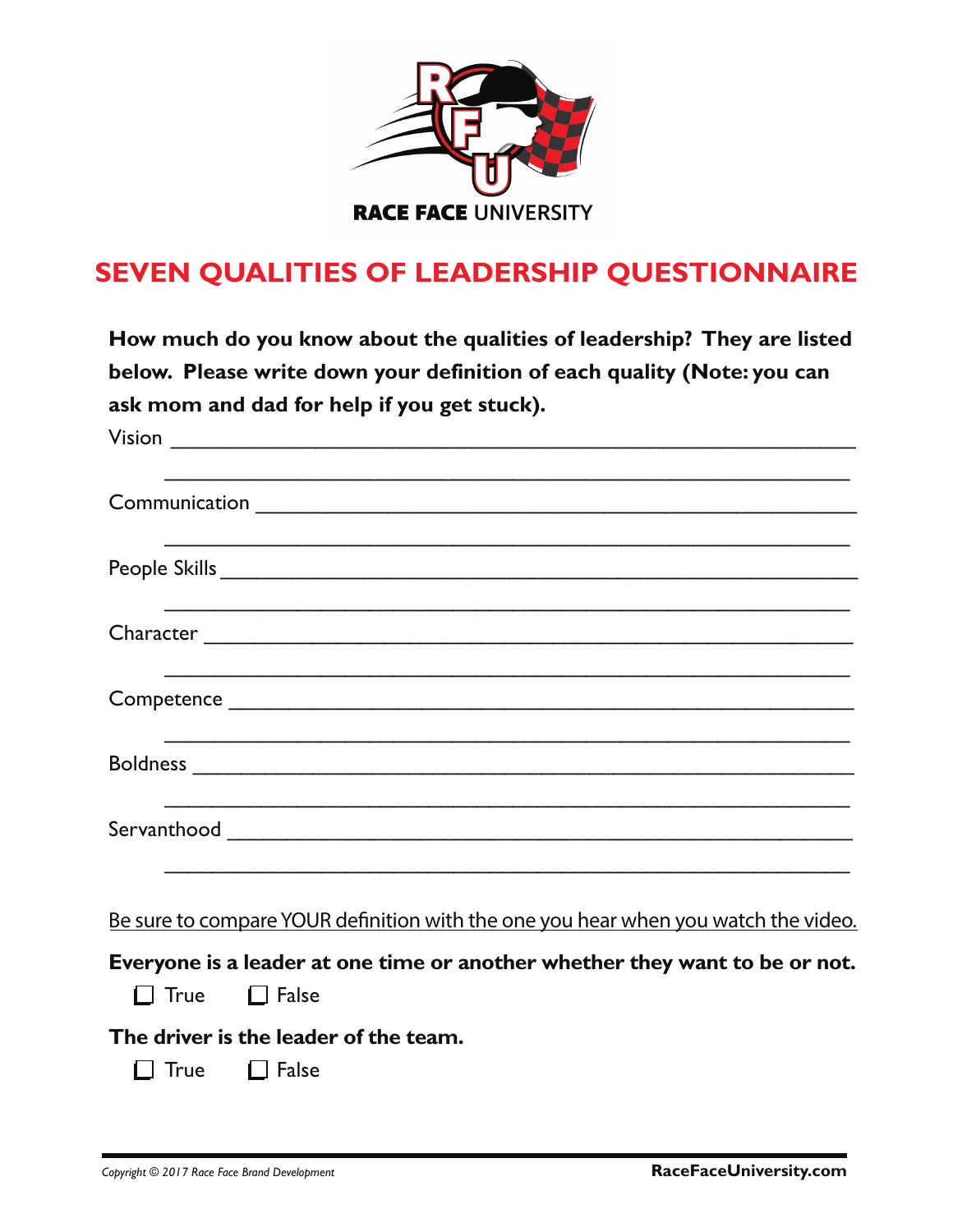**Have you ever heard the saying "You never get a second chance to make a first impression"? Believe it or not, most people will form an opinion of you within 6 seconds of meeting you- BEFORE you've opened your mouth! This means you are being judged on Non-Verbal Skills. In the list below of non-verbal skills, pick the one you think is best to do.** 

#### **Eye contact**

- $\Box$  Having a staring contest to see who wins
- $\Box$  Looking at the floor
- $\Box$  Looking naturally into someone's eyes as you talk

#### **Posture & stance**

- **L** Arms crossed over chest
- $\square$  Slouching
- $\square$  Standing up straight
- $\square$  Rocking back and forth as you talk

## **Facial expression**

- $\Box$  Tight and expressionless
- $\Box$  Authentic smile
- $\Box$  Unhappy face

## **Handshake**

- $\Box$  Limp noodle
- $\square$  Firm, but not hard
- $\square$  Bone crushing

## **Which of these character traits do you feel you possess?**

- $\Box$  Hard worker
- $\Box$  On time, every time
- $\Box$  Reliable: your word is your bond
- $\Box$  Positive and upbeat
- $\square$  Even-tempered
- $\Box$  A good influence for others